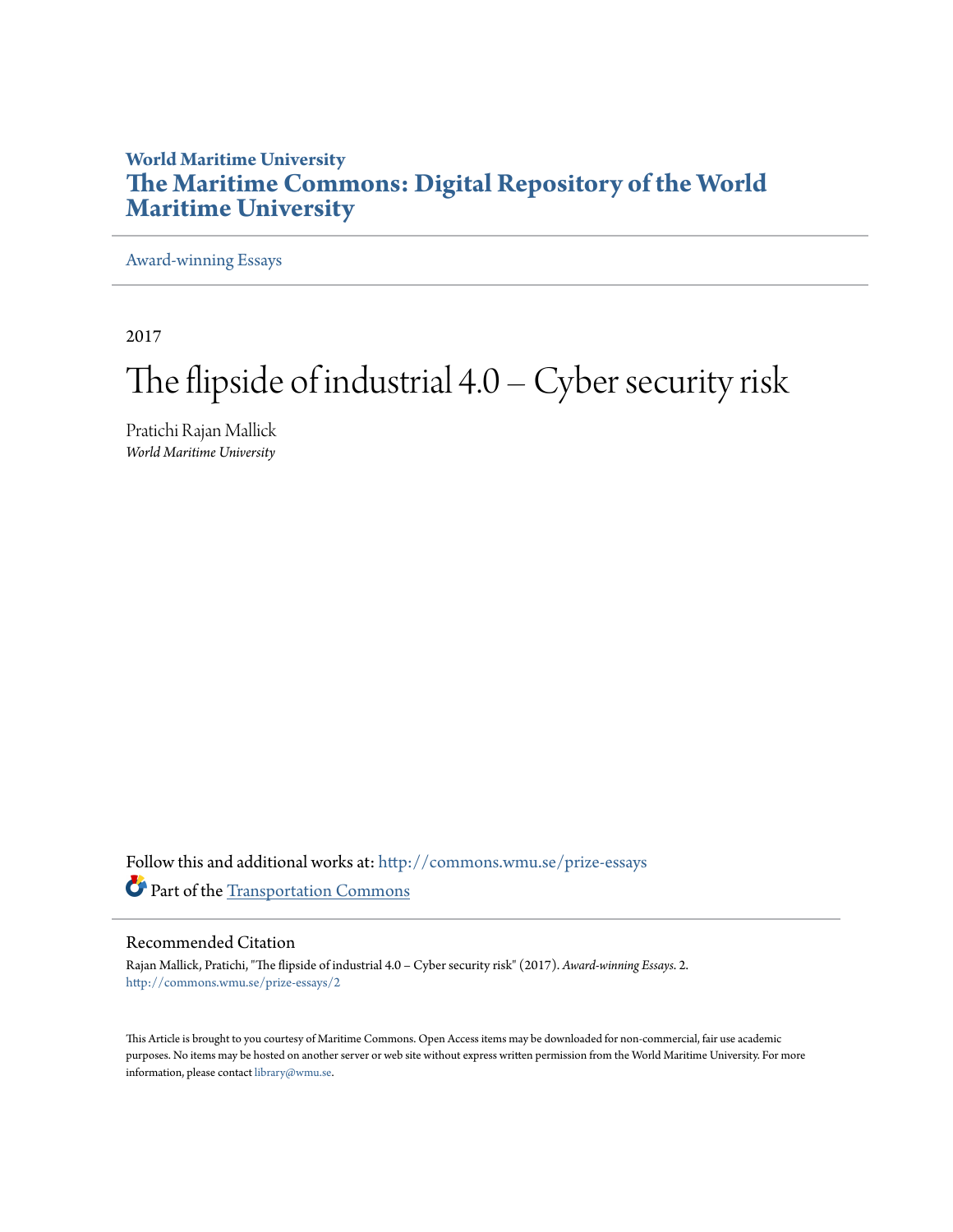The Flipside of Industrial 4.0 – Cyber Security Risk

| Name                               | : Pratichi Rajan Mallick            |
|------------------------------------|-------------------------------------|
| University                         | : World Maritime University         |
| Specialization                     | : Shipping Management and Logistics |
| <b>Expected Date of Graduation</b> | : 5th November 2017                 |
| Email ID                           | : s17077@wmu.se                     |
|                                    | pratichi.m6857@gmail.com            |
| Phone No.                          | $: +46725682359$                    |
|                                    |                                     |

 $\_$  , and the set of the set of the set of the set of the set of the set of the set of the set of the set of the set of the set of the set of the set of the set of the set of the set of the set of the set of the set of th

 $\Box$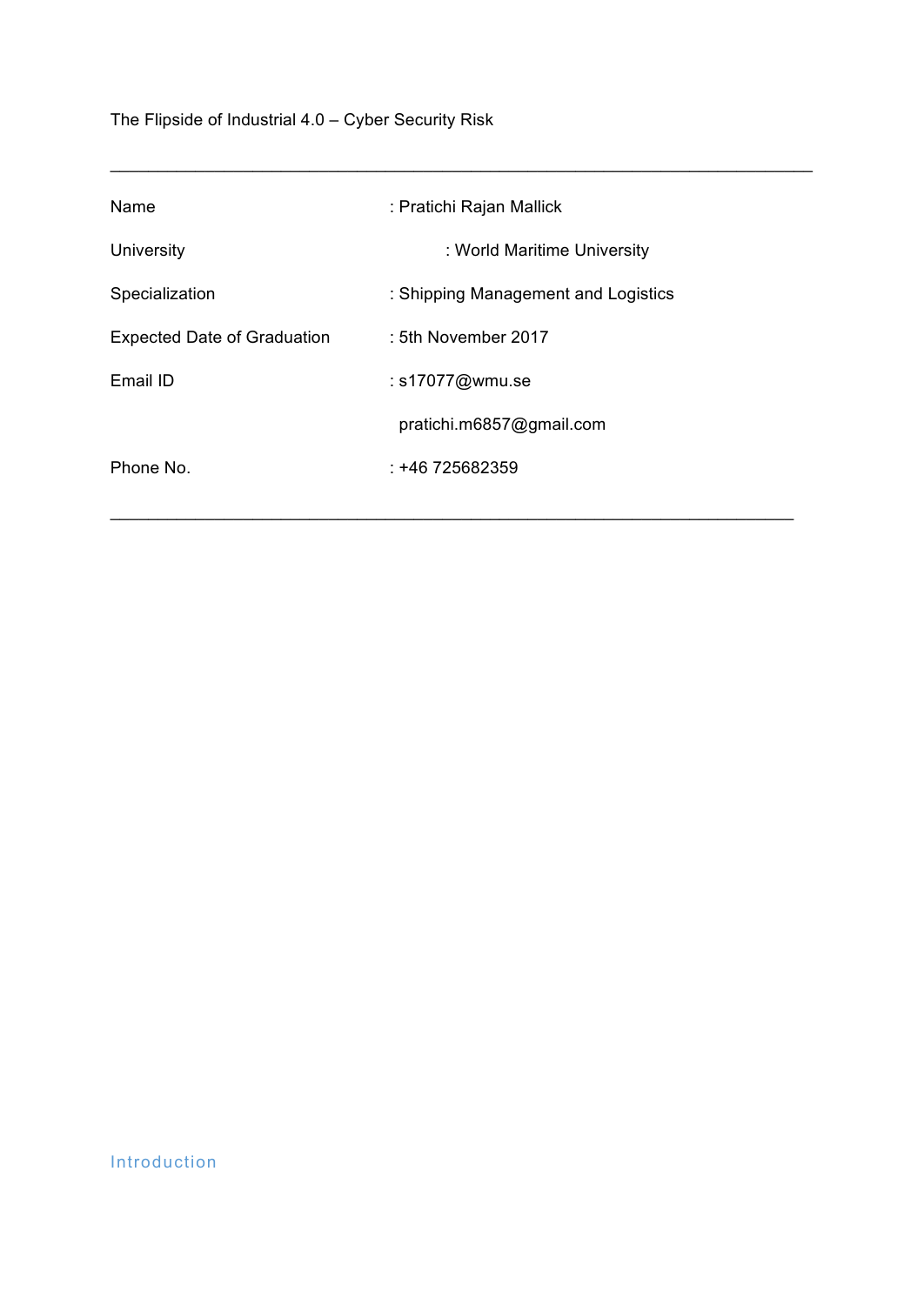In the current scenario of market volatility and globalization, the shipping industry is under immense pressure in terms of growth, revenue expansion, trading condition and cost optimization. From the advent of steam powered vessels to the current fiasco of autonomous vessel, the industry has evolved albeit slowly to a data focused industry. The wave of data collection, sharing and utilization to optimize operations via automation is the next phase of industry revolution, Industry 4.0. The convergence of real and virtual worlds as a result of digitalization has been a crucial driver of change and innovation in the shipping sector. Data has been elemental in developing sustainable mobility and logistics helping companies like Maersk, securing a competitive position. The Age of industry 4.0, which is based on platformbased cooperation between liners, ports and logistic service providers and innovation based strategy incorporating weather and traffic data to optimize operation exposes companies to many challenges.

Apart of the traditional nature of shipping which is inert to changes, the introduction of disruptive technology amalgamated with the competitive nature to be the first mover in a data driven and interconnected ecosystem, exposes all the players to a multi-dimensional cybersecurity threat. Logistical (Vessel automation, Container tracking) and infrastructural (Port operations, Vessel management) systems are under a tremendous risk of cyber attack. Though change is good, this essay posits a devil's advocate perspective to the digitalization in shipping and required changes to mitigate these challenges.

#### Cyber Security Risk in Shipping

A clustered industry consisting of manufacturers, owners, operators, port authorities, logistic service providers, the container sector which generates enormous amount of data, is vulnerable to cyber risk which not only threatens security but also the safety of the vessels. Information technology (IT) and operational technology (OT) in the sector are increasingly being networked together (BIMCO, 2016). This not only pose data security threats but also safety risks. The Petya-Ransomware for example, an untargeted attack disrupted all of Maersks operations in 76 ports on 27th of June, 2017. The affects on Maersk Line, one of the front-runners in IT-development, is a warning sign to the entire maritime industry (Reuters, 2017). In an asset heavy and capital intensive industry with innumerous moving parts, the system with a large number of end users is wide-open to untargeted (Phishing, water holing, ransomware) and targeted (Spear-phishing, Deploying Botnets, Subverting system) attack (BIMCO,2016). One must understand Digitalization and Cyber Risks are twosides of the same coin.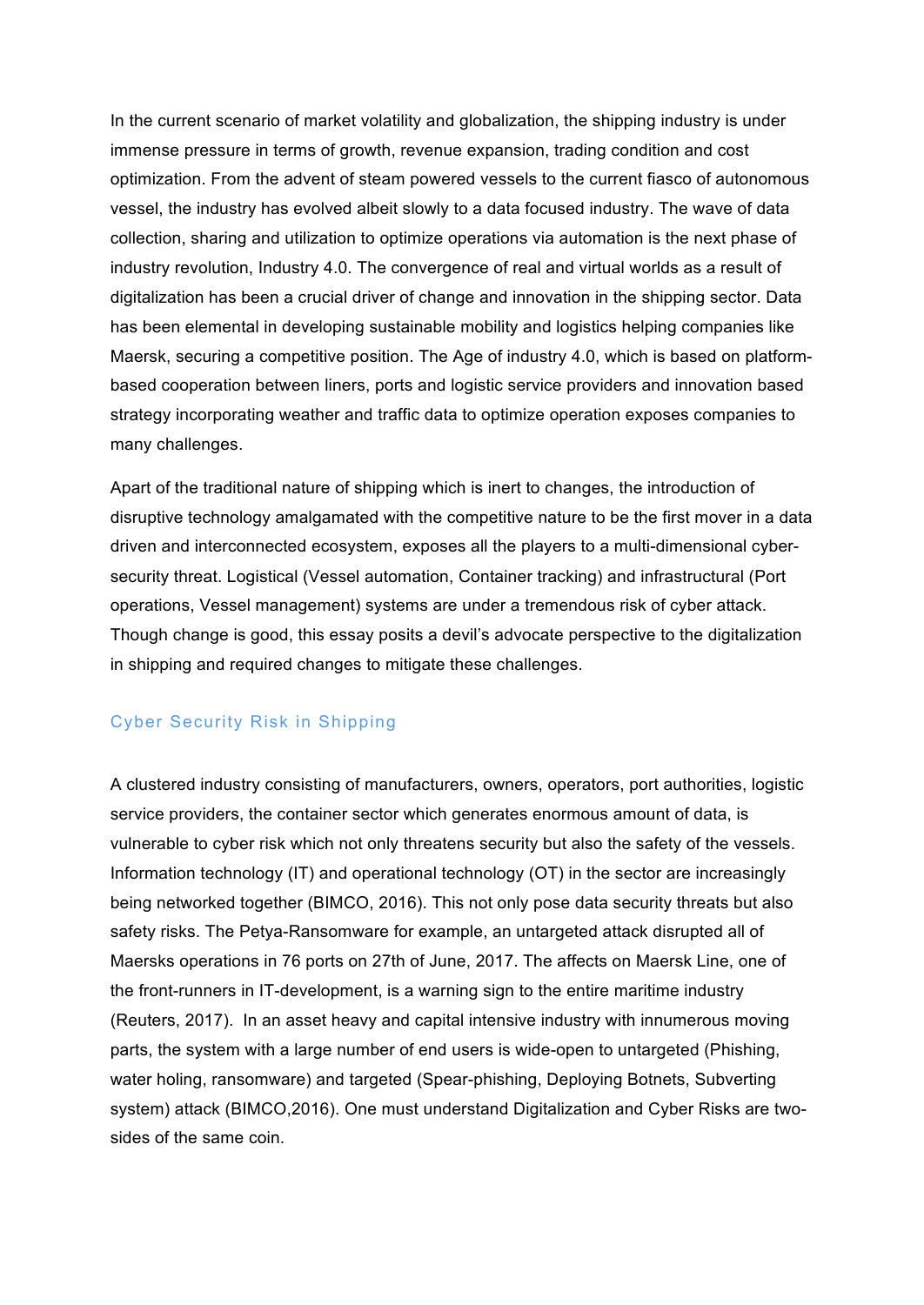The Chrysler Car-hacking system highlighted the risk of autonomous vehicles, ships with systems including software to run engines, electronic chart displays and information system, global position system et al are highly vulnerable to hostile take over or disruption of maneuvering ability. Hacktivist can hack systems, and minor changes like stowage plans can risk the physical safety of the vessel. At high seas, GPS jamming could be the next level of piracy. Currently, the threats and safety requirements in ISPS, SOLAS, ISM highlight a strong focus on physical security and minimal focus on cyber security. The regelation of cyber risk to the IT departments instead of acknowledging it as a systemic risk in the current stage of digitization is startling. Though the IMO FAL committee has issued "GUIDELINES ON THE FACILITATION ASPECTS OF PROTECTING THE MARITIME TRANSPORT NETWORK FROM CYBERTHREATS", a more regulated cyber security system needs to be incorporated in the maritime sector. Complacency in this matter is counteractive to sustaining a smooth logistic infrastructure. Addressing cyber infrastructure and investing to safeguard maritime industry is crucial in the changing ecosystem.

### Mitigating Cyber Risks

As an industry moving towards a connected cloud based environment cyber security becomes fundamental element of risk management. In a hyper-dependent supply chain, cyber risk as mentioned above are systemic and disruptive due the domino effect. From a merge topic to be discussed at conferences, there is an urgent need to dwell in regulating and standardizing cyber safety. Although the IMO FAL committee guidelines offers shipowners and operators guidance to assess and maintain security on board ship, a need for more collaborative approach involving all stakeholders like manufacturer, port operators and service providers is imminent. There is also a need to expand IT teams specific to various departments in shipping. Sensitive Data breach from damage or disposed hard disks, within companies can also have serious consequences (Greenberg, 2010). As Lars Jensen, CEO SeaIntelligence consulting pointed out, most organization can tackle cyber security threats using the current tools, but its often a matter of ensuring systems are update and security features are regularly tested (Informa Group, 2017). This requires resource availability and allocation, which in turn highlights the need for training personal and expanding IT teams.

Considering the rate of digitalization, there is also a necessity for IMO and national organizations to set minimum security standards in terms of software and tools required by operators and owners. Manufacturers like Wartsila and MAN are also at risk as the latest engines on board the mega container carriers are remotely connected to their mainframe for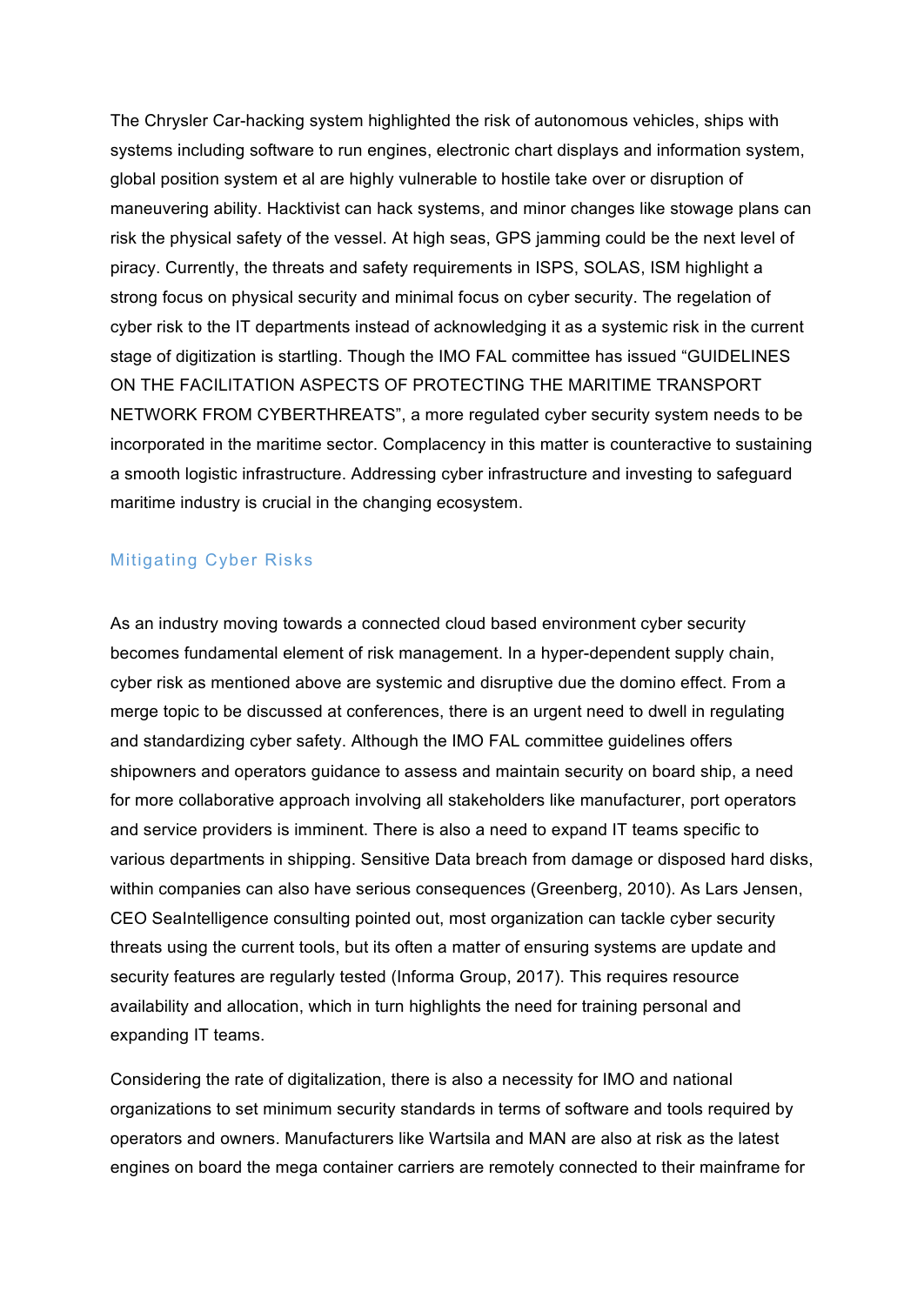data collection. GPS, ECDIS and other bridge management systems are also vulnerable to cyber attacks and jamming. The shipping industry must take cue from the airline industry to ensure backup system apart from the minimum navigation and operation knowledge of seafarers. Cargo management system and power control systems on shore are also at risk and terminal operators should upgrade systems not only to improve efficiency but also safety.

Along with an overall development of the security system, the industry must encourage inclusion of cyber security policies, controls and procedure in Safety Management Manual (SMM) and Ship Security Plan(SSP). A Designated IT person for fleet or vessel pool would be an added level of safety against IT malware. Regulatory steps to standardize equipment (both ship and port machinery), ship construction protocols and backups systems to mitigate hacking or disruptive threat would be essential to ensure safety and security. Policies and procedures to conduct risk analysis and upgradation of IT systems at regular intervals, safe disposal of hard drive (on board and on shore), authorization requirement for remote access and an incremental protective framework based on operational significance, should be developed. An increased use of big-data, and Internet of things will increase the data available to hackers, a risk versus reward approach would point towards a top-down cyber safety approach, within maritime firms with strategic initiatives to understand and develop required IT skill-set.

#### Conclusion

A safety and security matrix in the maritime industry which is constantly moving towards digitalization comprises more than just physical threats to safety and security. Hackers are the new pirates. Cyber security risk management is becoming a crucial component of the maritime sector and the global supply chain. Still at a primitive stage, IT systems have a lot of room for improvement. Being systemic in nature, stakeholders need to take steps to ensure their systems are secure, vigilant and resilient as discovering the threat and recovering from it quickly is paramount to reduce losses. IMO and the governments need to devise regulations and protocols as soon as possible, as the pace of digitalization in the industry and the ever-changing threat landscape has the potential to create massive disruption as shipping is a part of critical infrastructure. Companies and authorities should upgrade system to secure infrastructure, protect data, customers and employees. End-user are most prone to such attacks and steps need to be taken to improve IT and OT system protocols. Developing in-house IT system might not be economically possible for all parties and third party IT risk assessment companies and tools like wireshark could be useful. Following NIST framework